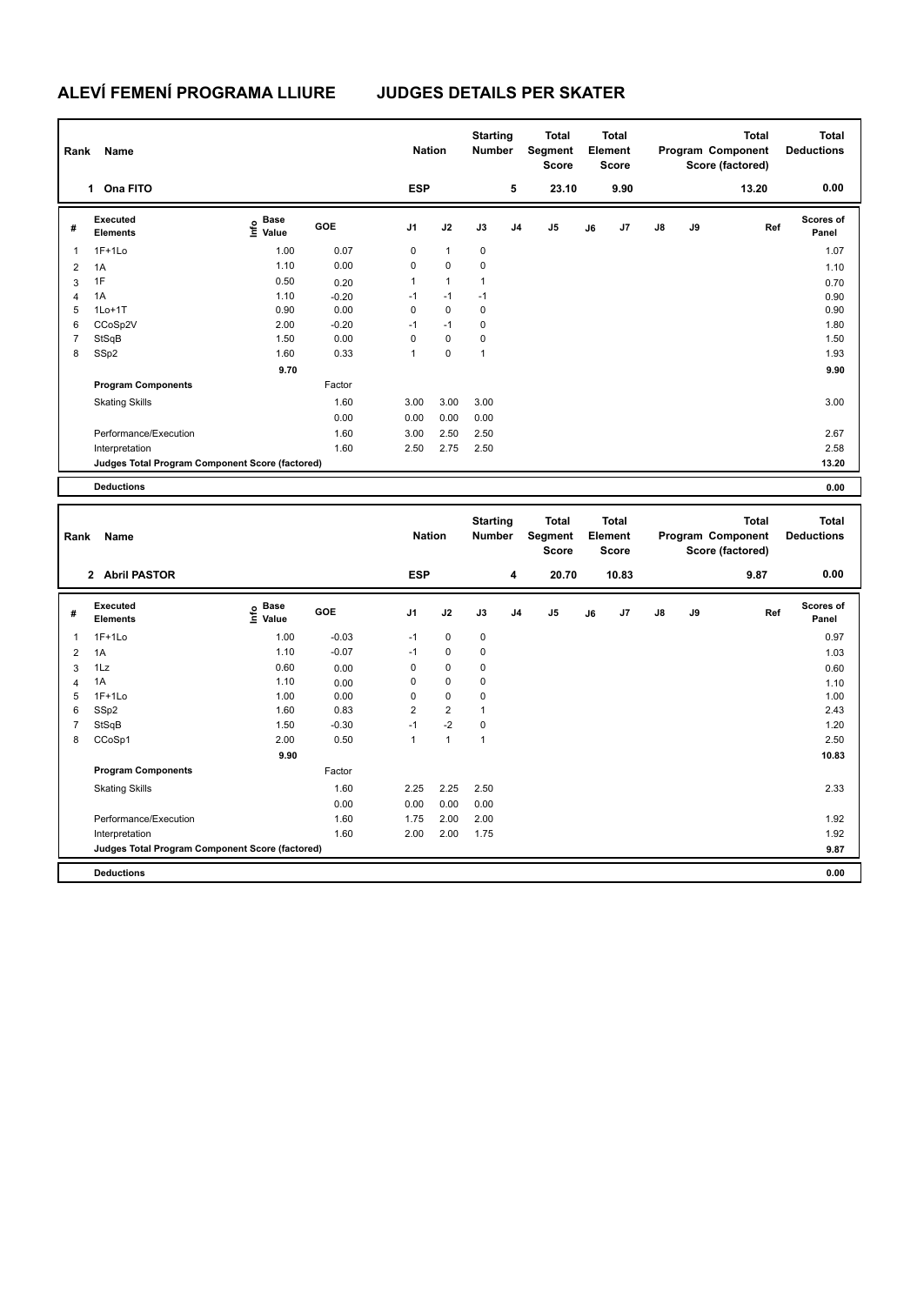| Rank           | Name                                            |   |                                  |         |                | <b>Nation</b> |             | <b>Starting</b><br><b>Number</b> | <b>Total</b><br><b>Total</b><br>Segment<br>Element<br><b>Score</b><br><b>Score</b> |    |      | <b>Total</b><br>Program Component<br>Score (factored) |    |       | <b>Total</b><br><b>Deductions</b> |
|----------------|-------------------------------------------------|---|----------------------------------|---------|----------------|---------------|-------------|----------------------------------|------------------------------------------------------------------------------------|----|------|-------------------------------------------------------|----|-------|-----------------------------------|
|                | Julia FEIXA<br>3                                |   |                                  |         | <b>ESP</b>     |               |             | 6                                | 18.54                                                                              |    | 7.61 |                                                       |    | 10.93 | 0.00                              |
| #              | Executed<br><b>Elements</b>                     |   | <b>Base</b><br>o Base<br>⊆ Value | GOE     | J <sub>1</sub> | J2            | J3          | J <sub>4</sub>                   | J <sub>5</sub>                                                                     | J6 | J7   | $\mathsf{J}8$                                         | J9 | Ref   | <b>Scores of</b><br>Panel         |
| 1              | 1Lz                                             |   | 0.60                             | 0.07    | 0              | $\mathbf{1}$  | 0           |                                  |                                                                                    |    |      |                                                       |    |       | 0.67                              |
| 2              | 1Lze+1A<<+SEQ                                   | e | 0.40                             | $-0.30$ | $-3$           | $-3$          | $-3$        |                                  |                                                                                    |    |      |                                                       |    |       | 0.10                              |
| 3              | CCoSp1                                          |   | 2.00                             | 0.17    | 1              | $\mathbf 0$   | 0           |                                  |                                                                                    |    |      |                                                       |    |       | 2.17                              |
| $\overline{4}$ | $1F+1Lo$                                        |   | 1.00                             | 0.00    | 0              | $\mathbf 0$   | $\mathbf 0$ |                                  |                                                                                    |    |      |                                                       |    |       | 1.00                              |
| 5              | 1Lo                                             |   | 0.50                             | 0.00    | 0              | $\mathbf 0$   | 0           |                                  |                                                                                    |    |      |                                                       |    |       | 0.50                              |
| 6              | StSqB                                           |   | 1.50                             | $-0.10$ | $-1$           | $\mathbf 0$   | 0           |                                  |                                                                                    |    |      |                                                       |    |       | 1.40                              |
| $\overline{7}$ | 1F                                              |   | 0.50                             | 0.07    | 0              | $\mathbf{1}$  | 0           |                                  |                                                                                    |    |      |                                                       |    |       | 0.57                              |
| 8              | <b>CUSpB</b>                                    |   | 1.50                             | $-0.30$ | $-2$           | $-1$          | 0           |                                  |                                                                                    |    |      |                                                       |    |       | 1.20                              |
|                |                                                 |   | 8.00                             |         |                |               |             |                                  |                                                                                    |    |      |                                                       |    |       | 7.61                              |
|                | <b>Program Components</b>                       |   |                                  | Factor  |                |               |             |                                  |                                                                                    |    |      |                                                       |    |       |                                   |
|                | <b>Skating Skills</b>                           |   |                                  | 1.60    | 2.75           | 2.75          | 2.25        |                                  |                                                                                    |    |      |                                                       |    |       | 2.58                              |
|                |                                                 |   |                                  | 0.00    | 0.00           | 0.00          | 0.00        |                                  |                                                                                    |    |      |                                                       |    |       |                                   |
|                | Performance/Execution                           |   |                                  | 1.60    | 2.00           | 2.25          | 2.00        |                                  |                                                                                    |    |      |                                                       |    |       | 2.08                              |
|                | Interpretation                                  |   |                                  | 1.60    | 2.25           | 2.25          | 2.00        |                                  |                                                                                    |    |      |                                                       |    |       | 2.17                              |
|                | Judges Total Program Component Score (factored) |   |                                  |         |                |               |             |                                  |                                                                                    |    |      |                                                       |    |       | 10.93                             |
|                | <b>Deductions</b>                               |   |                                  |         |                |               |             |                                  |                                                                                    |    |      |                                                       |    |       | 0.00                              |

<< Downgraded jump e Wrong edge

| Rank           | Name                                            |   | <b>Nation</b>                    |         | <b>Starting</b><br><b>Number</b> | <b>Total</b><br>Segment<br><b>Score</b> | <b>Total</b><br>Element<br><b>Score</b> |                |                |    | <b>Total</b><br>Program Component<br>Score (factored) | <b>Total</b><br><b>Deductions</b> |    |       |                    |
|----------------|-------------------------------------------------|---|----------------------------------|---------|----------------------------------|-----------------------------------------|-----------------------------------------|----------------|----------------|----|-------------------------------------------------------|-----------------------------------|----|-------|--------------------|
|                | 4 Paula FOULON                                  |   |                                  |         | <b>ESP</b>                       |                                         |                                         | 3              | 17.70          |    | 7.93                                                  |                                   |    | 10.27 | 0.50               |
| #              | Executed<br><b>Elements</b>                     |   | <b>Base</b><br>e Base<br>E Value | GOE     | J <sub>1</sub>                   | J2                                      | J3                                      | J <sub>4</sub> | J <sub>5</sub> | J6 | J7                                                    | $\mathsf{J}8$                     | J9 | Ref   | Scores of<br>Panel |
| 1              | 1Lo+1Lo                                         |   | 1.00                             | 0.20    | 1                                | $\mathbf{1}$                            | $\mathbf{1}$                            |                |                |    |                                                       |                                   |    |       | 1.20               |
| $\overline{2}$ | 1A                                              |   | 1.10                             | 0.00    | 0                                | $\mathbf 0$                             | 0                                       |                |                |    |                                                       |                                   |    |       | 1.10               |
| 3              | 1Lze                                            | e | 0.50                             | $-0.20$ | $-2$                             | $-2$                                    | $-2$                                    |                |                |    |                                                       |                                   |    |       | 0.30               |
| 4              | CCoSpBV                                         |   | 1.50                             | $-0.30$ | $-2$                             | $-1$                                    | 0                                       |                |                |    |                                                       |                                   |    |       | 1.20               |
| 5              | StSqB                                           |   | 1.50                             | 0.00    | 0                                | $\pmb{0}$                               | 0                                       |                |                |    |                                                       |                                   |    |       | 1.50               |
| 6              | 1A                                              |   | 1.10                             | $-0.60$ | $-3$                             | $-3$                                    | $-3$                                    |                |                |    |                                                       |                                   |    |       | 0.50               |
| $\overline{7}$ | 1F                                              |   | 0.50                             | 0.00    | 0                                | $\mathbf 0$                             | $\mathbf 0$                             |                |                |    |                                                       |                                   |    |       | 0.50               |
| 8              | SSp1                                            |   | 1.30                             | 0.33    | 1                                | $\pmb{0}$                               | $\mathbf{1}$                            |                |                |    |                                                       |                                   |    |       | 1.63               |
|                |                                                 |   | 8.50                             |         |                                  |                                         |                                         |                |                |    |                                                       |                                   |    |       | 7.93               |
|                | <b>Program Components</b>                       |   |                                  | Factor  |                                  |                                         |                                         |                |                |    |                                                       |                                   |    |       |                    |
|                | <b>Skating Skills</b>                           |   |                                  | 1.60    | 2.75                             | 2.50                                    | 2.50                                    |                |                |    |                                                       |                                   |    |       | 2.58               |
|                |                                                 |   |                                  | 0.00    | 0.00                             | 0.00                                    | 0.00                                    |                |                |    |                                                       |                                   |    |       |                    |
|                | Performance/Execution                           |   |                                  | 1.60    | 2.00                             | 1.75                                    | 2.00                                    |                |                |    |                                                       |                                   |    |       | 1.92               |
|                | Interpretation                                  |   |                                  | 1.60    | 2.25                             | 1.75                                    | 1.75                                    |                |                |    |                                                       |                                   |    |       | 1.92               |
|                | Judges Total Program Component Score (factored) |   |                                  |         |                                  |                                         |                                         |                |                |    |                                                       |                                   |    |       | 10.27              |
|                | <b>Deductions</b>                               |   | Falls:                           | $-0.50$ |                                  |                                         |                                         |                |                |    |                                                       |                                   |    |       | $-0.50$            |

e Wrong edge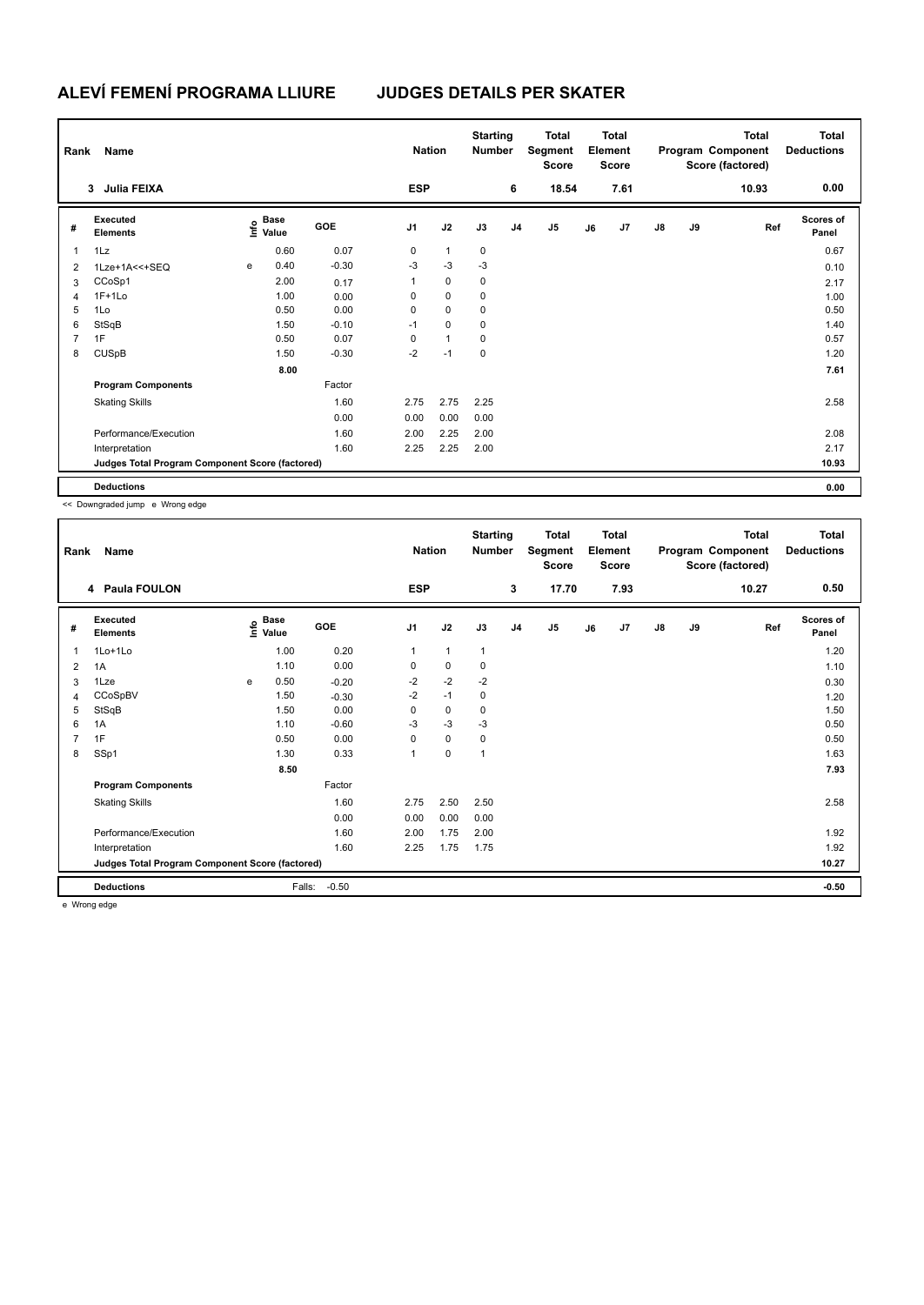|                | Rank<br>Name                                    |    |                                  |         |                | <b>Nation</b> |           | <b>Starting</b><br><b>Number</b> | Total<br>Segment<br><b>Score</b> |    | <b>Total</b><br>Element<br><b>Score</b> |               |    | <b>Total</b><br>Program Component<br>Score (factored) | <b>Total</b><br><b>Deductions</b> |
|----------------|-------------------------------------------------|----|----------------------------------|---------|----------------|---------------|-----------|----------------------------------|----------------------------------|----|-----------------------------------------|---------------|----|-------------------------------------------------------|-----------------------------------|
|                | 5 Ana LAOUTI                                    |    |                                  |         | <b>AND</b>     |               |           | 8                                | 16.84                            |    | 6.97                                    |               |    | 9.87                                                  | 0.00                              |
| #              | Executed<br><b>Elements</b>                     |    | <b>Base</b><br>o Base<br>⊆ Value | GOE     | J <sub>1</sub> | J2            | J3        | J <sub>4</sub>                   | J5                               | J6 | J <sub>7</sub>                          | $\mathsf{J}8$ | J9 | Ref                                                   | <b>Scores of</b><br>Panel         |
| 1              | 1Lo+1Lo                                         |    | 1.00                             | 0.00    | 0              | $\mathbf 0$   | $\pmb{0}$ |                                  |                                  |    |                                         |               |    |                                                       | 1.00                              |
| $\overline{2}$ | 1F                                              |    | 0.50                             | 0.07    | 1              | $\mathbf 0$   | 0         |                                  |                                  |    |                                         |               |    |                                                       | 0.57                              |
| 3              | <b>CUSpB</b>                                    |    | 1.50                             | $-0.20$ | $-1$           | $\mathbf 0$   | $-1$      |                                  |                                  |    |                                         |               |    |                                                       | 1.30                              |
| $\overline{4}$ | $1Lz+1T<<$                                      | << | 0.60                             | $-0.20$ | $-2$           | $-2$          | $-2$      |                                  |                                  |    |                                         |               |    |                                                       | 0.40                              |
| 5              | StSqB                                           |    | 1.50                             | $-0.20$ | $-1$           | $-1$          | 0         |                                  |                                  |    |                                         |               |    |                                                       | 1.30                              |
| 6              | SSp1                                            |    | 1.30                             | 0.00    | 0              | $\mathbf 0$   | 0         |                                  |                                  |    |                                         |               |    |                                                       | 1.30                              |
| $\overline{7}$ | 1Lz                                             |    | 0.60                             | 0.00    | 0              | $\mathbf 0$   | 0         |                                  |                                  |    |                                         |               |    |                                                       | 0.60                              |
| 8              | 1F                                              |    | 0.50                             | 0.00    | 0              | $\mathbf 0$   | 0         |                                  |                                  |    |                                         |               |    |                                                       | 0.50                              |
|                |                                                 |    | 7.50                             |         |                |               |           |                                  |                                  |    |                                         |               |    |                                                       | 6.97                              |
|                | <b>Program Components</b>                       |    |                                  | Factor  |                |               |           |                                  |                                  |    |                                         |               |    |                                                       |                                   |
|                | <b>Skating Skills</b>                           |    |                                  | 1.60    | 2.50           | 2.50          | 1.75      |                                  |                                  |    |                                         |               |    |                                                       | 2.25                              |
|                |                                                 |    |                                  | 0.00    | 0.00           | 0.00          | 0.00      |                                  |                                  |    |                                         |               |    |                                                       |                                   |
|                | Performance/Execution                           |    |                                  | 1.60    | 2.25           | 1.75          | 2.00      |                                  |                                  |    |                                         |               |    |                                                       | 2.00                              |
|                | Interpretation                                  |    |                                  | 1.60    | 2.25           | 1.75          | 1.75      |                                  |                                  |    |                                         |               |    |                                                       | 1.92                              |
|                | Judges Total Program Component Score (factored) |    |                                  |         |                |               |           |                                  |                                  |    |                                         |               |    |                                                       | 9.87                              |
|                | <b>Deductions</b>                               |    |                                  |         |                |               |           |                                  |                                  |    |                                         |               |    |                                                       | 0.00                              |

<< Downgraded jump

| Rank           | Name                                            |   | <b>Nation</b>                    |         | <b>Starting</b><br><b>Number</b> | <b>Total</b><br>Segment<br><b>Score</b> | <b>Total</b><br>Element<br><b>Score</b> |                |       |    | <b>Total</b><br>Program Component<br>Score (factored) | Total<br><b>Deductions</b> |    |       |                           |
|----------------|-------------------------------------------------|---|----------------------------------|---------|----------------------------------|-----------------------------------------|-----------------------------------------|----------------|-------|----|-------------------------------------------------------|----------------------------|----|-------|---------------------------|
|                | <b>Elisabeth ODGERS ORFORD</b><br>6             |   |                                  |         | <b>AND</b>                       |                                         |                                         | 1              | 16.69 |    | 7.06                                                  |                            |    | 10.13 | 0.50                      |
| #              | Executed<br><b>Elements</b>                     |   | <b>Base</b><br>e Base<br>⊆ Value | GOE     | J1                               | J2                                      | J3                                      | J <sub>4</sub> | J5    | J6 | J <sub>7</sub>                                        | $\mathsf{J}8$              | J9 | Ref   | <b>Scores of</b><br>Panel |
| 1              | 1F                                              |   | 0.50                             | 0.13    | 0                                | $\mathbf{1}$                            | $\mathbf{1}$                            |                |       |    |                                                       |                            |    |       | 0.63                      |
| 2              | $1A+1Lo$                                        |   | 1.60                             | 0.00    | 0                                | 0                                       | $\mathbf 0$                             |                |       |    |                                                       |                            |    |       | 1.60                      |
| 3              | CoSp                                            |   | 0.00                             | 0.00    | $\overline{\phantom{a}}$         |                                         |                                         |                |       |    |                                                       |                            |    |       | 0.00                      |
| $\overline{4}$ | 1Lze                                            | e | 0.50                             | $-0.10$ | $-2$                             | $-1$                                    | $\mathbf 0$                             |                |       |    |                                                       |                            |    |       | 0.40                      |
| 5              | StSqB                                           |   | 1.50                             | $-0.10$ | 0                                | 0                                       | $-1$                                    |                |       |    |                                                       |                            |    |       | 1.40                      |
| 6              | 1Lz+1A+SEQ                                      |   | 1.36                             | 0.00    | $\Omega$                         | $\Omega$                                | $\mathbf 0$                             |                |       |    |                                                       |                            |    |       | 1.36                      |
| $\overline{7}$ | 1F                                              |   | 0.50                             | 0.00    | 0                                | 0                                       | 0                                       |                |       |    |                                                       |                            |    |       | 0.50                      |
| 8              | SSpB                                            |   | 1.10                             | 0.07    | $-1$                             | 0                                       | $\mathbf 1$                             |                |       |    |                                                       |                            |    |       | 1.17                      |
|                |                                                 |   | 7.06                             |         |                                  |                                         |                                         |                |       |    |                                                       |                            |    |       | 7.06                      |
|                | <b>Program Components</b>                       |   |                                  | Factor  |                                  |                                         |                                         |                |       |    |                                                       |                            |    |       |                           |
|                | <b>Skating Skills</b>                           |   |                                  | 1.60    | 2.25                             | 2.25                                    | 2.50                                    |                |       |    |                                                       |                            |    |       | 2.33                      |
|                |                                                 |   |                                  | 0.00    | 0.00                             | 0.00                                    | 0.00                                    |                |       |    |                                                       |                            |    |       |                           |
|                | Performance/Execution                           |   |                                  | 1.60    | 1.50                             | 2.25                                    | 1.75                                    |                |       |    |                                                       |                            |    |       | 1.83                      |
|                | Interpretation                                  |   |                                  | 1.60    | 2.50                             | 2.25                                    | 1.75                                    |                |       |    |                                                       |                            |    |       | 2.17                      |
|                | Judges Total Program Component Score (factored) |   |                                  |         |                                  |                                         |                                         |                |       |    |                                                       |                            |    |       | 10.13                     |
|                | <b>Deductions</b><br>$\cdots$                   |   | Falls:                           | $-0.50$ |                                  |                                         |                                         |                |       |    |                                                       |                            |    |       | $-0.50$                   |

e Wrong edge